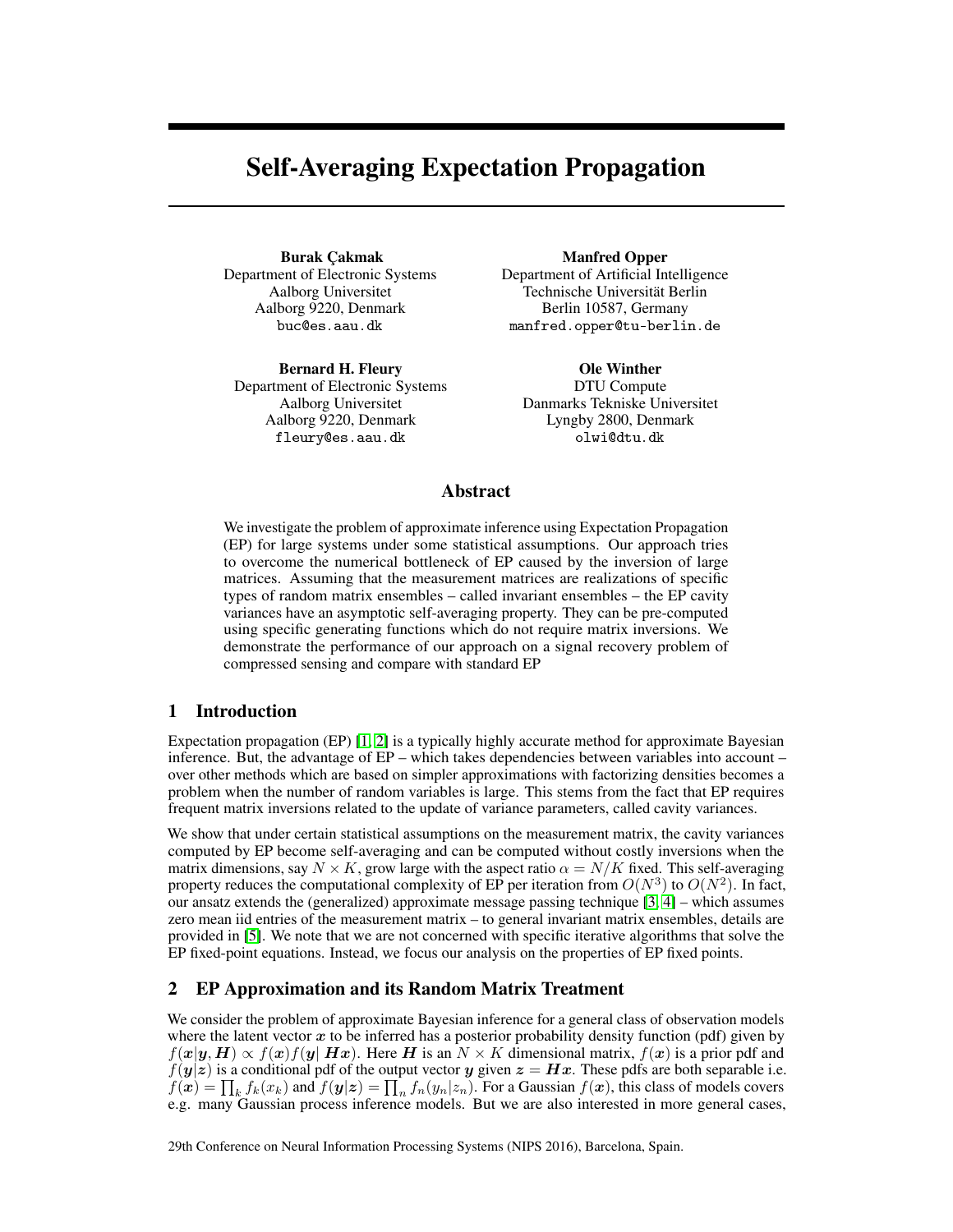where the factors of these pdfs are non-Gaussian. Such models appear naturally in signal recovery problems, where a signal described by a vector x is linearly coupled as  $z = Hx$  and then passed through a channel of the conditional pdf  $f(y|z)$ . In fact, it turns out useful to introduce  $Hx$  as an auxiliary latent vector z and study the joint posterior of the latent vector  $s \triangleq (x, z)$ :

<span id="page-1-0"></span>
$$
f(\mathbf{s}|\mathbf{y}, \mathbf{H}) \propto f(\mathbf{x})f(\mathbf{y}|\mathbf{z})\delta(\mathbf{z} - \mathbf{H}\mathbf{x}).
$$
 (1)

EP approximates [\(1\)](#page-1-0) by a Gaussian pdf for which the typically non-Gaussian factor  $f(s) \triangleq$  $f(\bm{x})f(\bm{y}|\bm{z})$  with  $f(\bm{s})=\prod_i f_i(s_i)$  is replaced by Gaussian term as  $q(\bm{s})\propto e^{-\frac{1}{2}\bm{s}^\dagger\bm{\Lambda}\bm{s}+\bm{\gamma}^\dagger\bm{s}}\delta(\bm{z}-\bm{H}\bm{x})$ where  $\Lambda$  is diagonal. The parameters  $\gamma$  and  $\Lambda$  are computed in an iterative way such that the first two marginal moments of  $q(s)$  agree with those of the *tilted distributions* which are defined by replacing a single Gaussian factor by a non-Gaussian one and integrating out the remaining variables

<span id="page-1-1"></span>
$$
\tilde{q}_i(s_i) \propto f_i(s_i) \int q(\boldsymbol{s}) e^{\frac{1}{2} \Lambda_{ii} s_i^2 - \gamma_i s_i} \prod_{j \neq i} \mathrm{d}s_j \propto f_i(s_i) \exp \left( -\frac{1}{2} \mathrm{V}_{ii} s_i^2 + \rho_i s_i \right) \,. \tag{2}
$$

From an algorithmic point of view, the most expensive operations required in EP are related to the computation of the cavity variances  ${V_{ii}}$  in terms of  $\Lambda$ . Here and in the following we consider the diagonal matrices  $\Lambda$  and V to be of the forms  $\begin{pmatrix} \Lambda_x & 0 \\ 0 & \Lambda_y \end{pmatrix}$  $0 \Lambda_{\rm z}$  $\bigg)$  and  $\bigg( \begin{array}{cc} V_{x} & 0 \\ 0 & V \end{array} \bigg)$  $0$   $V_z$ ), respectively. Let  $\chi_i$ be the variance of  $\tilde{q}_i(s_i)$ . Then, the Gaussian integrations in [\(2\)](#page-1-1) yield the representation

<span id="page-1-2"></span>
$$
\chi_i = \frac{1}{\Lambda_{ii} + V_{ii}} = \begin{cases} [(\mathbf{\Lambda}_x + \mathbf{H}^\dagger \mathbf{\Lambda}_z \mathbf{H})^{-1}]_{ii} & \Lambda_{ii} = [\mathbf{\Lambda}_x]_{ii} \\ [\mathbf{H}(\mathbf{\Lambda}_x + \mathbf{H}^\dagger \mathbf{\Lambda}_z \mathbf{H})^{-1} \mathbf{H}^\dagger]_{jj} & \Lambda_{ii} = [\mathbf{\Lambda}_z]_{jj} \end{cases} .
$$
 (3)

This requires costly matrix inversions in the iterations of the algorithm for large K and N. We will use the fact that the equations [\(3\)](#page-1-2) are obtained as the stationary points of the function of  $\Lambda$ 

<span id="page-1-3"></span>
$$
C_{\mathbf{H}}(\mathbf{\Lambda}) = \ln |\mathbf{\Lambda}_{\mathbf{x}} + \mathbf{H}^{\dagger} \mathbf{\Lambda}_{\mathbf{z}} \mathbf{H}| - \ln |\mathbf{\Lambda} + \mathbf{V}|. \tag{4}
$$

We will derive a large-system expression for the first summand in [\(4\)](#page-1-3) which depends only on certain random matrix transforms that can be pre-computed before iterating the EP algorithm.

#### The "everything contributes identically" condition and Haar Bases

Essentially, our self-averaging EP ansatz requires that the contributions of all latent variables to the data are statistically identical. Specifically, we constrain [\(1\)](#page-1-0) to reflect the fact that it does not contain preferred entries in  $x$  and  $z$ . This is fulfilled if the following holds (see [\[5,](#page-4-4) Section II], for the details)

- (i)  $f_k(x) = f_l(x)$  for all  $k \neq l$  and  $f_n(y|z) = f_m(y|z)$  for all  $n \neq m$ ;
- (ii) for random permutation matrices U and V independent of  $H$ ,  $H$  has the same probability distribution as  $UHV$ , i.e.  $H \sim UHV$ .

*Of course it is not clear how well the condition of "everything contributes identically" is fulfilled in a concrete application, but it should be noted that this assumption is also inherent in the EP approximation itself. EP approximates the so-called cavity fields by Gaussians, i.e. it implicitly assumes a central limit theorem to hold. This is again assuming the same kind of "everything contributes identically". Hence, we expect that in the cases where EP works well the self-averaging assumption will be justified.*

Condition (ii) is somewhat less intuitive, and mathematically not convenient to work with in general. In the sequel, we present a convenient random matrix ensemble for  $H$  that fulfills (ii). We start with the singular value decomposition  $H = LSR$  where L and R are orthogonal matrices whose columns are the left and right singular vectors of  $H$ , respectively, and the diagonal entries of  $S$ are the singular values of  $H$ . Condition (ii) holds if (presumably, if, and only if)  $L$ ,  $S$  and  $R$  are independent and  $L$  and  $R$  are invariant under multiplication with independent random permutation matrices, e.g. L ∼ UL. This implies that "*There are no preferred left or right singular vectors.*" Put simply "*There is no preferred basis of left and right singular vectors.*" Specifically, the orthogonal matrices  $\bm{L}$  and  $\bm{R}$  are invariant under multiplication with any independent orthogonal matrix, i.e. they are Haar matrices [\[6\]](#page-4-5). In summary, we assume that L, S and R are independent and L and R are Haar matrices. In other words,  $H \sim UHV$  for any independent orthogonal matrices U and V – for short we say that  $H$  is invariant from left and right. In general, we expect that the analysis with Haar bases can provide good approximations when the contributions of individual latent variables to the observation model are statistically identical.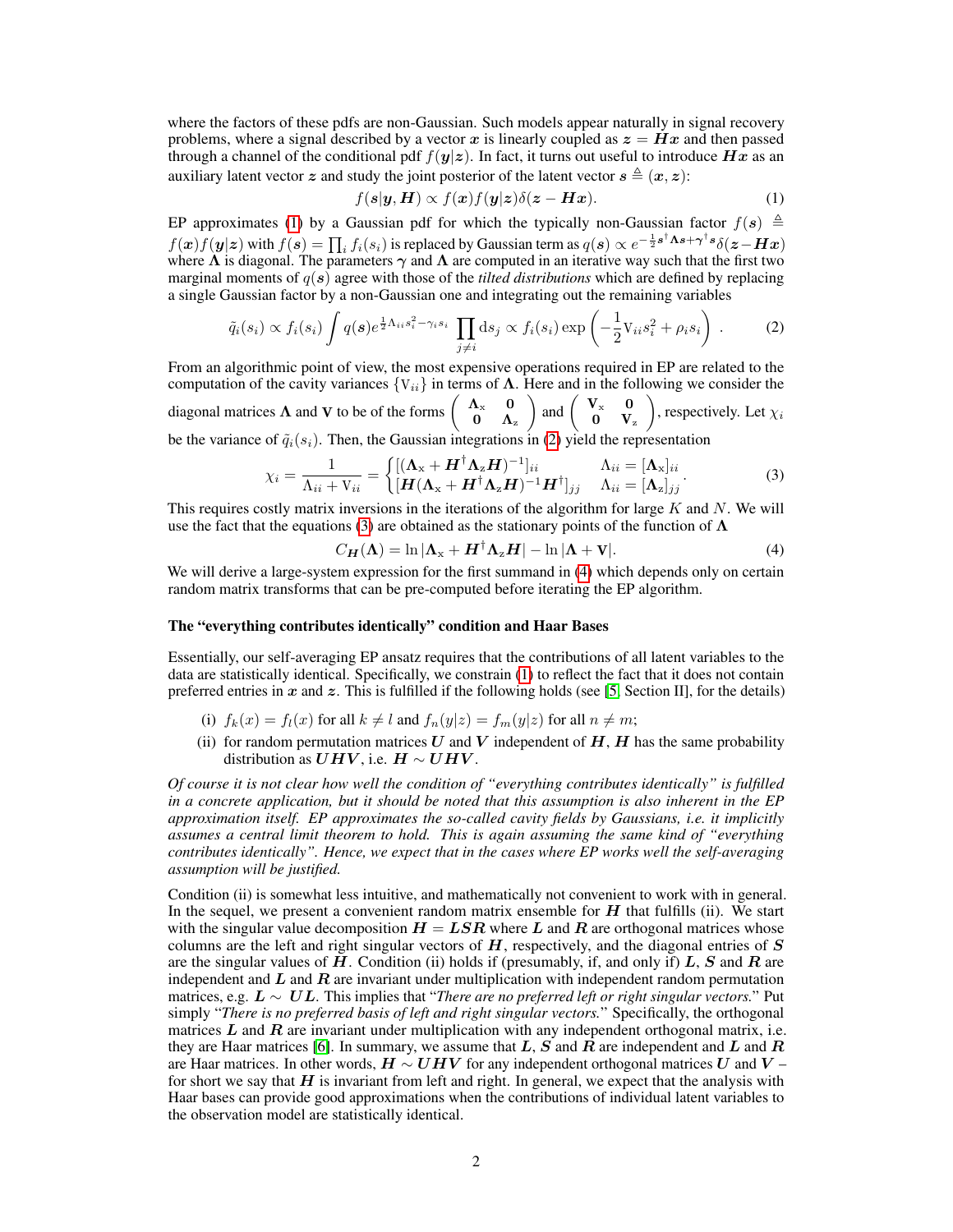#### 3 Self-Averaging Cavity Variances

Before presenting the main theoretical result we first introduce some preliminary notations and definitions: For a vector  $u$  of size N, we define  $\langle u \rangle = \sum_i u_i/N$ . For an  $N \times N$  matrix  $\bm{X} = \bm{X}^\dagger$ , we define its normalized trace as  $\text{Tr}(\boldsymbol{X}) \triangleq \text{tr}(\boldsymbol{X})/N$  and its asymptotic limit  $\phi(\boldsymbol{X}) \triangleq \lim_{N \to \infty} \text{Tr}(\boldsymbol{X})$ . We denote the R- and S-transforms (of free probability theory [\[7\]](#page-4-6)) of the empirical eigenvalue distributions of X by  $R_X^N$  and  $S_X^N$ , respectively. If X has a limiting eigenvalue distribution (LED) (almost surely) when  $N \to \infty$ , we denote the R- and S-transforms of the LED of X by  $R_X$  and  $S_X$ , respectively. Basically, these transforms are scalar-valued functions, for the details see [\[5,](#page-4-4) Section IV].

ASSUMPTION 1 Let **H** be invariant from left and right. Furthermore, as  $N, K \rightarrow \infty$  with the *fixed ratio*  $\alpha \triangleq N/K$  *let the eigenvalue distribution of the matrices*  $\Lambda_x$ ,  $\Lambda_z$  *and*  $H^{\dagger}H$  *converge to compactly supported LEDs, the LED of*  $\Lambda$ <sub>z</sub> *have its support in*  $[0, \infty)$  *and* **H** *have uniformly bounded spectral norm. Moreover, let*  $(\Lambda_x + H^{\dagger} \Lambda_z H)$  *be positive definite and*  $\phi(\Lambda_x) < \infty$ ,  $\phi(\Lambda_z) < \infty$ and  $\phi(\Lambda_x + H^{\dagger} \Lambda_z H)^{-1} < \phi(H^{\dagger} \Lambda_z H)^{-1}$ , where by convention  $\phi(X^{-1}) = \infty$  if X is singular.

<span id="page-2-1"></span>THEOREM 1 *Let Assumption 1 hold. Then, for sufficiently large* N, K *there exist positive quantities*  $\chi_a$ ,  $v_a$  *and*  $\lambda_a$  *for*  $a \in \{x, z\}$  *such that*  $\ln |\Lambda_x + H^{\dagger} \Lambda_z H|$  *can be decomposed as* 

$$
\ln |\mathbf{\Lambda}_{x} + v_{x}\mathbf{I}| + \ln |\mathbf{\Lambda}_{z} + v_{z}\mathbf{I}| + \ln |\lambda_{x}\mathbf{I} + \lambda_{z}\mathbf{H}^{\dagger}\mathbf{H}| + K \ln \chi_{x} + N \ln \chi_{z} + \epsilon
$$
 (5)

*where*  $\epsilon = O(1)$  *is a bounded function of N. The quantities in* [\(5\)](#page-2-0) *are uniquely characterized by the implicit equations*

<span id="page-2-2"></span>
$$
v_{\mathbf{x}} = \lambda_{\mathbf{z}} \mathbf{R}_{\mathbf{H}^{\dagger} \mathbf{H}}^{K}(-\lambda_{\mathbf{z}} \chi_{\mathbf{x}}), \quad v_{\mathbf{z}} = \lambda_{\mathbf{x}} \mathbf{S}_{\mathbf{H} \mathbf{H}^{\dagger}}^{N}(-\lambda_{\mathbf{z}} \chi_{\mathbf{z}})
$$
(6)

where  $\chi_a = Tr(\Lambda_a + v_a I)^{-1} = (\lambda_a + v_a)^{-1}$  for  $a \in \{x, z\}$ . In particular, we have the asymptotic *approximations*

$$
v_{\mathbf{x}} \simeq \lambda_{\mathbf{z}} \mathbf{R}_{\mathbf{H}^{\dagger} \mathbf{H}}(-\lambda_{\mathbf{z}} \chi_{\mathbf{x}}), \quad v_{\mathbf{z}} \simeq \lambda_{\mathbf{x}} \mathbf{S}_{\mathbf{H}^{\dagger} \mathbf{H}}(-\lambda_{\mathbf{z}} \chi_{\mathbf{z}}).
$$
 (7)

*Here, for sequences*  $(a_n)$ ,  $(b_n)$ ,  $a_n \simeq b_n$  *implies*  $a_n - b_n \to 0$  *as*  $n \to \infty$ *. Proof: see [\[5,](#page-4-4) Appendix B].* 

To simplify the cavity variance equations [\(3\)](#page-1-2) for large systems we characterize the cost function [\(4\)](#page-1-3) by using Theorem [1,](#page-2-1) and obtain for  $a \in \{x, z\}$  that (see, [\[5,](#page-4-4) Eq.(47)])

$$
\frac{1}{[\Lambda_{\rm a}]_{ii} + [\mathrm{V}_{\rm a}]_{ii}} = \frac{\partial \ln |\Lambda_{\rm x} + \bm{H}^{\dagger} \Lambda_{\rm z} \bm{H}|}{\partial [\Lambda_{\rm a}]_{ii}} \tag{8}
$$

<span id="page-2-3"></span><span id="page-2-0"></span>
$$
=\frac{1}{[\Lambda_a]_{ii}+v_a}+\frac{\partial \epsilon}{\partial [\Lambda_a]_{ii}}.\tag{9}
$$

Here, the impact of asymptotic correction terms  $\partial \epsilon / \partial [\Lambda_{a}]_{ii}$  can be neglected: Firstly, one can show that  $\sum_i \partial \epsilon / \partial [\Lambda_a]_{ii} = O(1)$ . Then, under the "*everything contributes identically*" condition it makes sense to assume that there is no dominant individual term in the sum. This implies that  $\partial \epsilon / \partial [\Lambda_a]_{ii} = O(1/N)$ . Thereby, we conclude that  $V_a \simeq v_a I$  for  $a \in \{x, z\}$ . This means that the diagonal elements of  $V_a$  are asymptotically self-averaging.

Let the vectors  $\chi_x$  and  $\chi_z$  be the variances of the pdfs  $\tilde{q}(x) = \prod_k \tilde{q}_k(x_k)$  and  $\tilde{q}(z) = \prod_n \tilde{q}_n(z_n)$ , respectively, see [\(2\)](#page-1-1). Then, we have  $\chi_a \simeq \langle \chi_a \rangle$  for  $a \in \{x, z\}$  with  $\chi_a$  given in [\(6\)](#page-2-2). Thereby, we write the fixed-point equations for the cavity variances  $V_a = v_a I$  as

$$
\langle \chi_a \rangle = \frac{1}{\lambda_a + v_a} = \begin{cases} (\lambda_x + \lambda_z R_{\mathbf{H}^\dagger \mathbf{H}} (-\lambda_z \langle \chi_x \rangle))^{-1} & a = x \\ (\lambda_z + \lambda_x S_{\mathbf{H} \mathbf{H}^\dagger} (-\lambda_z \langle \chi_z \rangle))^{-1} & a = z \end{cases}
$$
(10)

When the analytical expression of either the R- or S-transform is known, while the other is unknown, we can express the cavity variances as a function of the known transform, see [\[5,](#page-4-4) Subsection V.A]. It might be the case that the analytical expressions of both of the transforms are unknown. In such cases, the simplest approach would be to use the R-transform  $R_{H^{\dagger}H}^{K}$  and S-transform  $S_{HH^{\dagger}}^{N}$  as introduced in [\(6\)](#page-2-2). Using the definitions of the transforms, this leads to the fixed-point equations

<span id="page-2-4"></span>
$$
\langle \chi_{a} \rangle = \frac{1}{\lambda_{a} + v_{a}} = \begin{cases} \text{Tr}(\lambda_{x} \mathbf{I} + \lambda_{z} \mathbf{H}^{\dagger} \mathbf{H})^{-1} & a = x \\ \text{Tr}(\mathbf{H}(\lambda_{x} \mathbf{I} + \lambda_{z} \mathbf{H}^{\dagger} \mathbf{H})^{-1} \mathbf{H}^{\dagger}) & a = z \end{cases}
$$
(11)

We can iteratively solve these fixed-point equations without the need for matrix inversion. The singular values of  $H$ , which are required in the iterations, are pre-computed.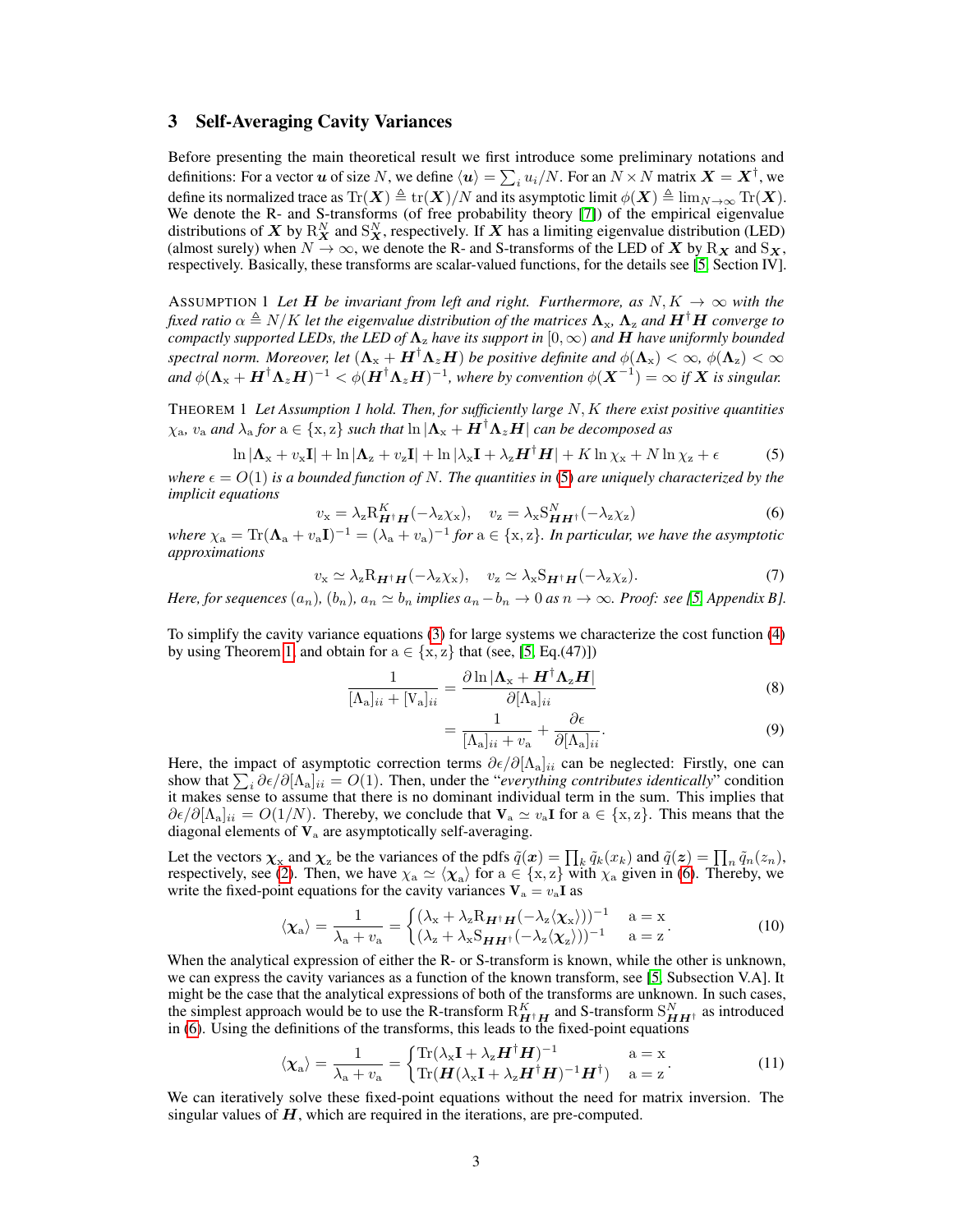

Figure 1: (a): Empirical cumulative distribution function of the cavity variances. The dimensions of  $H$  are  $K/3 \times K$ ,  $\rho = 0.1$  and  $\tau = 1$ . Blue curves are for  $K = 1200$  and red curves are for  $K = 9600$ . The quantity  $v<sub>x</sub>$  is obtained from the stable solution of self-averaging EP. (b): Mean-square-error of EP and self-averaging EP (SAEP) versus number of iterations:  $\eta_x(t)$  denotes the estimate of x computed by an algorithm at iteration number t, the size of H is  $\alpha$ 1200  $\times$  1200,  $\rho = 0.1$  and  $\tau = 1$ . The reported figures are empirical averages over 100 and 1000 trials for  $\alpha \in \{1/3, 1/2\}$  and  $\alpha = 2/3$ , respectively. C.I. denotes the confidence interval in dB.

### 4 Numerical Results

To illustrate the self-averaging EP ansatz we consider a signal recovery problem from one-bit compressed sensing, see [\[8\]](#page-4-7) and the references therein. The signal model reads  $y = sign(Hx)$  with  $x$  having entries drawn independently from a standard Bernoulli-Gaussian. Specifically, the prior pdf of x is of the *spike and slab* form  $f(x) = (1 - \rho)\delta(x) + \rho N(x|\mathbf{0}, \tau\mathbf{I})$ . Moreover, we consider the following matrix ensemble: the rows of  $H$  are drawn from a randomly permuted discrete cosine transform (DCT) matrix. Specifically,  $H = P(P_{\pi} \Psi P_{\pi}^{\dagger})$  where  $P \in \{0,1\}^{N \times K}$  has ones on the diagonal and zeros elsewhere,  $P_{\pi}$  is a  $K \times K$  permutation matrix associated with the permutation  $\pi$  which is drawn uniformly from the set of permutations  $(1, \dots, K) \to (1, \dots, K)$  and  $\Psi$  is the  $K \times K$  DCT matrix. Note that this matrix ensemble is classical in the context of compressed sensing as signals are typically sparse in the DCT domain.

We refer to [\[5\]](#page-4-4) for the details on the EP and self-averaging EP (fixed-point) algorithms that we used. *The only difference between these algorithms is that the EP algorithm solves the fixed-point equations* [\(3\)](#page-1-2) *while self-averaging EP algorithm solves* [\(10\)](#page-2-3)*. Therefore, the former algorithm has*  $\hat{O}(N^3)$  *complexity (per iterations) and the latter has*  $O(N^2)$  *complexity.* Figure 1.a illustrates the convergence of the empirical distribution function of the cavity variances  $\{[\mathbf{V}_x]_{ii}\}\)$ , i.e.  $\mathbf{F}_{\mathbf{V}_x}(x)$  $\frac{1}{K}$   $|\{v \in \{[\mathbf{V}_x]_{ii} : \forall i\} : v \leq x\}|$ , as the dimensions of the system increase. The numerical results show that  $V_x - v_x I \to 0$ . The distribution of  $\{ [V_z]_{ii} \}$  shows a similar convergence behavior, see [\[5,](#page-4-4) Figure. 1]. In Figure 1.b, we compare the performance of EP and self-averaging EP through their mean square error in estimating the signal  $x$ . The results show that both algorithms provide the same performance.

#### 5 Summary and Outlook

EP applied to large systems requires tremendous computational complexity. We have introduced a theoretical framework – called self-averaging EP – that transforms the large-system challenge into an opportunity provided the underlying measurement matrix is drawn from an invariant ensemble. We have restricted ourselves to cases where the random matrix ensemble is known explicitly. This is typically the case for applications in compressed sensing. But we expect that self-averaging EP can be applied to larger class of models in which latent variables identically contribute in a statistical sense to the data. It would then be important to have estimator of the R-transform (and/or S-transform) that are computationally more efficient than the simple one in [\(11\)](#page-2-4). These could e.g. be based on some spectral moments  $\text{Tr}((\boldsymbol{H}^{\dagger}\boldsymbol{H})^k)$  for some  $k = 1, \cdots, M$  [\[9\]](#page-4-8). It would also be interesting to apply methods of random matrix theory to derive convergent algorithms for solving the self-averaging EP fixed-points [\[10\]](#page-4-9).